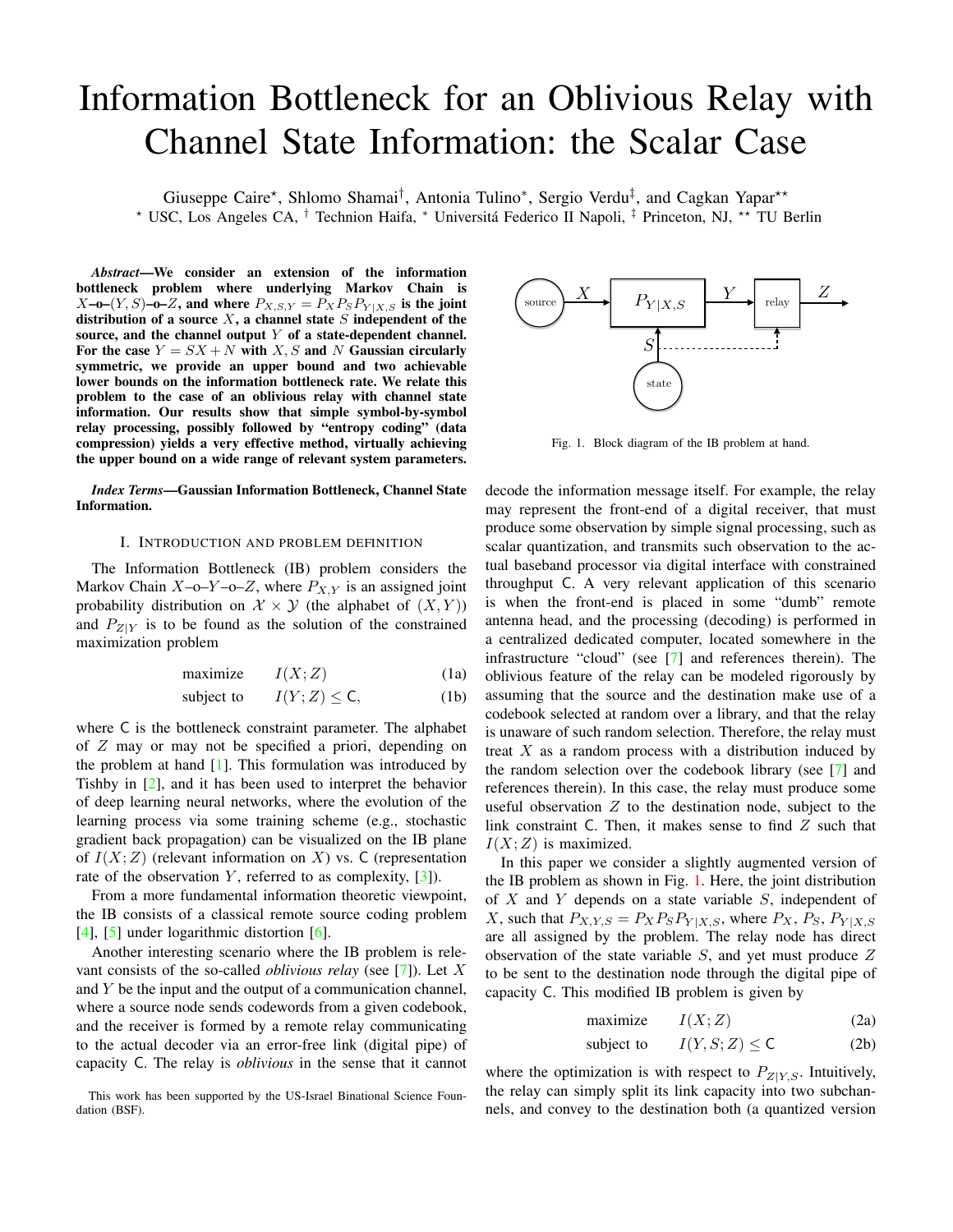of) the state variable  $S$  and (a quantized version of) the channel output Y. Roughly speaking, this is what happens today in "naive" implementations of remote radio head systems. Nevertheless, it is important to notice that  $S$  is not subject to any distortion constraint, i.e., it is not needed at all (explicitly) at the destination. Hence, the relay can use its knowledge of  $S$  in order to operate a convenient transformation of  $Y$  into a new channel observation, which can be then conveyed to the destination.

Motivated by the operational significance provided by the oblivious relay with channel state information discussed above, in this paper we focus on the simple Gaussian iid scalar case where  $X$  is an iid Gaussian source with components  $\sim \mathcal{CN}(0,1)$ , the observation at the relay node is given by  $V = (Y, S)$  with

$$
Y = SX + N,\t\t(3)
$$

where the *additive noise* N is iid  $\sim$   $CN(0, \sigma^2)$  and the *channel state* S is also iid ~  $\mathcal{CN}(0,1)$ . That is a standard fading channel with fading known at the relay (where the signal is received), and where decoding is done at a remote (cloud) location. Of course, for  $C \rightarrow \infty$  [\(2\)](#page-0-1) yields the well-known capacity of the iid fading channel with state known to the receiver, given by  $I(X;Y|S) = \mathbb{E}[\log(1+|S|^2/\sigma^2)]$  [\[8\]](#page-4-7).

## <span id="page-1-0"></span>II. INFORMED RECEIVER UPPER BOUND

<span id="page-1-5"></span>Notice that for given  $S = s$ , fixed and known to all, the problem reduces to the classical scalar Gaussian bottleneck problem:

$$
\text{maximize} \qquad I_s(X; Z) \tag{4a}
$$

$$
subject to \tIs(Y;Z) \le C \t(4b)
$$

where we use the mutual information with subscript  $s$  to indicate that the reference measure is  $P_X P_{Y|X,S=s} P_{Z|Y,S=s}$ . It is well-known (see  $[9]$ ) that the solution of  $(4)$  is obtained by letting Z jointly Gaussian with Y (for given  $S = s$ ). This yields the bottleneck rate [\[10\]](#page-4-9)

$$
R_{\rm gb}(\gamma, \mathsf{C}) = \log\left(1+\gamma\right) - \log\left(1+2^{-\mathsf{C}}\gamma\right),\tag{5}
$$

where  $\gamma = |s|^2/\sigma^2$  is the channel SNR for given state  $S = s$ and the subscript "gb" stands for *Gaussian bottleneck*.

An obvious upper bound to our problem  $(2)$  (where S is known only to the relay), is obtained by letting  $S$  be known to both the relay and the destination. We refer to the case where S is known also to the destination as the *informed receiver upper bound*. The problem in this case takes on the form

$$
\text{maximize} \qquad I(X;Z|S) \tag{6a}
$$

subject to 
$$
I(Y; Z|S) \le C
$$
 (6b)

This decomposes a set of "parallel" Gaussian bottleneck problems, for each given  $S = s$ , such that the solution of [\(6\)](#page-1-1) is obtained in a "waterfilling-like" form as

<span id="page-1-2"></span>
$$
\text{maximize} \qquad \mathbb{E}\left[R_{\text{gb}}(\Gamma, c(\Gamma))\right] \tag{7a}
$$

subject to 
$$
\mathbb{E}[c(\Gamma)] \le C
$$
 (7b)

$$
c(\gamma) \ge 0, \ \ \forall \ \gamma \in \mathbb{R}_+ \tag{7c}
$$

where  $\Gamma = |S|^2/\sigma^2$  is the (random) SNR and the function  $c(\gamma)$  represents the allocation of the bottleneck rate C for each channel SNR  $\Gamma = \gamma$ .

The solution of  $(7a)$  is readily obtained using standard Lagrange multipliers and KKT conditions. This yields the "informed" upper bound which shall be denoted as UB0 in the following:

$$
R^{\mathrm{ub0}}(\mathsf{C}) \stackrel{\Delta}{=} \mathbb{E}\left[\log(1+\Gamma) - \log(1+\nu)\right]\Gamma \ge \nu\right]\mathbb{P}(\Gamma \ge \nu),\tag{8}
$$

where the optimized bottleneck capacity allocation is  $c^*(\gamma)$  =  $[\log(\gamma/\nu)]_+$ , and the Lagrange multiplier value  $\nu$  is the solution of

$$
\mathbb{E}\left[\log(\Gamma/\nu)|\,\Gamma\geq\nu\right]\mathbb{P}(\Gamma\geq\nu)=\mathsf{C}.\tag{9}
$$

Noticing that  $|S|^2$  is an exponentially distributed random variable with mean 1 and using the results [\[11\]](#page-4-10)

$$
\int_{1}^{\infty} \ln(t)e^{-at} dt = \frac{1}{a} \text{Ei}(1, a)
$$
 (10a)

$$
\int_0^\infty \ln(1+t)e^{-at} dt = \frac{e^a}{a} \text{Ei}(1, a) \quad (10b)
$$

with  $\text{Ei}(n, a) = \int_1^{+\infty} \frac{e^{-at}}{t^n} dt, a > 0, n \ge 1$ , and some simple change of variables, we arrive at <sup>[1](#page-1-3)</sup>

$$
R^{\rm ub0}(C) = \frac{e^{\sigma^2}}{\ln(2)} \text{Ei}(1, \sigma^2) - \sigma^2 \int_0^{\nu} \log(1 + \gamma) e^{-\sigma^2 \gamma} d\gamma -\log(1 + \nu) e^{-\sigma^2 \nu}
$$
(11)

with  $\nu$  solution of

$$
\operatorname{Ei}(1, \sigma^2 \nu) = \ln(2)\mathsf{C}.\tag{12}
$$

#### III. ACHIEVABLE SCHEMES

<span id="page-1-4"></span>A key observation in oblivious relay processing is that the relay does not need to convey to the destination node information on both the channel output  $Y$  and the channel state S. In fact, it can pre-process  $(Y, S)$  and convey some function Z that maximizes the mutual information  $I(X; Z)$ . As a simple extreme example, suppose that  $S$  reduces to phasenoise only, i.e.,  $S = e^{j\Phi}$  for some phase random variable  $\Phi$ . Thanks to the fact that the noise  $\overline{N}$  is rotationally invariant, in this case the relay can perfectly "undo" the effect of the channel by computing  $Y' = e^{-j\Phi}Y = X + N'$ , where N' has the same statistics of  $N$ . At this point, the problem reduces to a standard Gaussian bottleneck, for which the optimal solution is known. More in general, "undoing" the channel state incurs some costs. In the following we present two simple achievable schemes based on the idea of simple scalar relay processing.

<span id="page-1-1"></span>In passing, it should also be noticed here that in our setting, when  $S \sim \mathcal{CN}(0,1)$ , the strategy of canceling the phase of S without changing the noise statistics yields the channel  $Y' = |S|X + N'$ , where |S| is a Rayleigh distributed random variable. At this point, even if the relay conveys  $Y'$  directly,

<span id="page-1-3"></span><sup>1</sup>We express all rates in bits, log and ln denote base-2 and natural logarithms.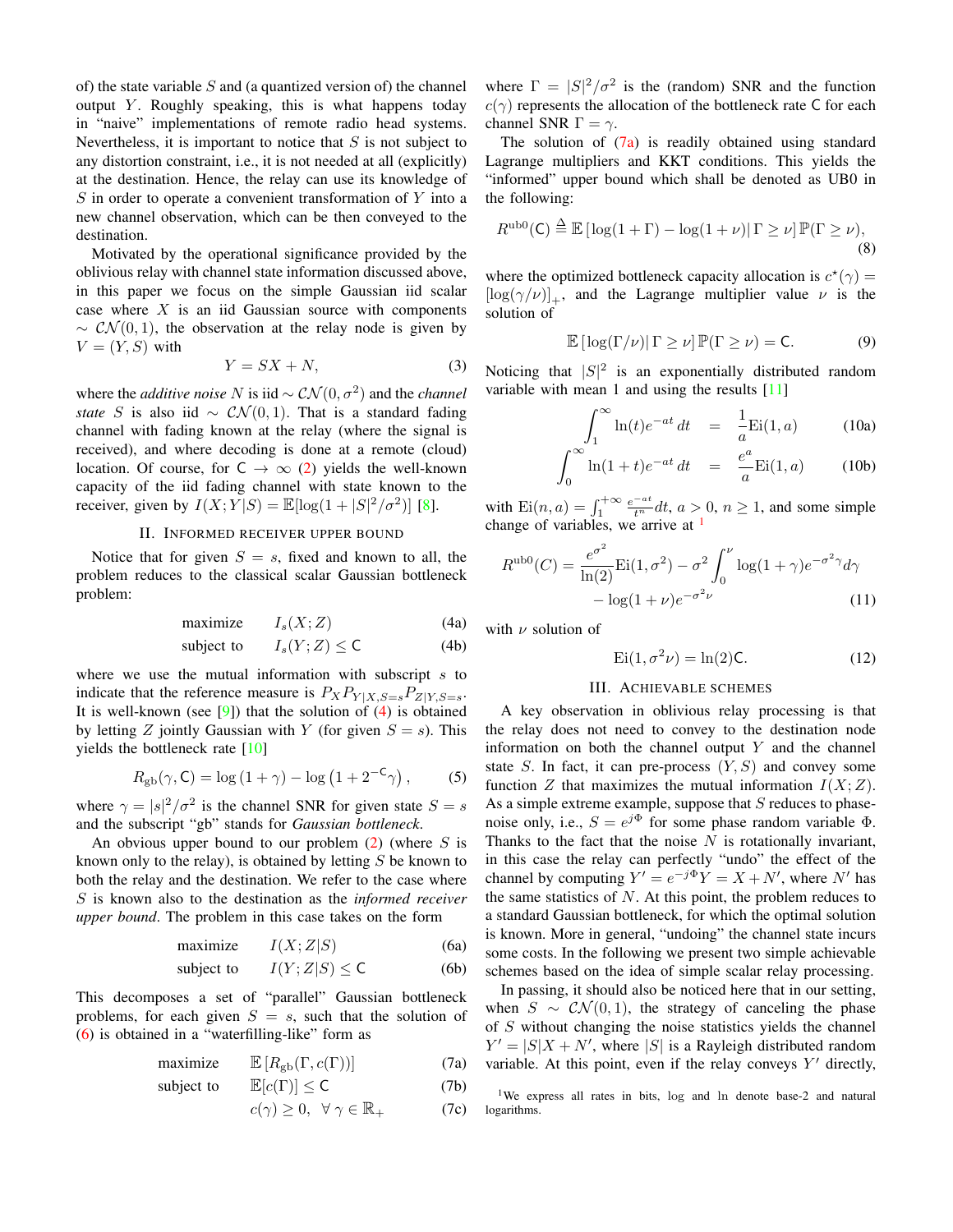i.e., lets  $Z = Y'$  (obviously violating the IB constraint), the resulting channel seen at the end receiver is a channel with iid Rayleigh fading unknown to the receiver, whose high-SNR capacity behavior is know to be doubly logarithmic in the channel SNR [\[12\]](#page-4-11), i.e., we have  $I(X;Y') \le \log \log(1/\sigma^2)$  +  $O(1)$ . This shows that conveying implicitly or explicitly some information on the amplitude fading is extremely important and in fact, as simple as it may appear, a non-trivial problem in this context.

## <span id="page-2-3"></span>*A. Quantized channel inversion at the relay*

Our first proposed approach consists of using the relay to invert the channel on a symbol by symbol basis, i.e., multiplying by  $S^*/|S|^2$ . The resulting channel becomes

$$
Y' = X + \sqrt{\xi}N',\tag{13}
$$

where we define the random variable  $\xi = |S|^{-2}$ . At this point, the relay forces the channel to belong to a finite set of Gaussian channels by adding artificial noise (i.e., by introducing physical degradation). We fix a finite grid of  $K$  positive quantization points  $\mathcal{B} = \{b_1 \leq b_2 \cdots \leq b_{K-1} < +\infty\}$  where  $b_K = +\infty$ , and define the ceiling operation

$$
\lceil \xi \rceil_{\mathcal{B}} = \arg \min_{b \in \mathcal{G}} \{ b \ge \xi \}. \tag{14}
$$

Then, the degraded channel is given by

<span id="page-2-0"></span>
$$
Y'' = X + \underbrace{\sqrt{\xi}N' + \sqrt{[\xi]_B - \xi}W}_{N''},\tag{15}
$$

where  $W \sim \mathcal{CN}(0, \sigma^2)$ , independent of everything else. It follows that the variance of the equivalent noise is given by

Var(N'') = 
$$
\sigma^2(\xi + [\xi]_B - \xi) = \sigma^2[\xi]_B
$$
.

Notice that this can be  $+\infty$ , such that the corresponding Gaussian channel has zero capacity.

Let  $L$  denote the random state quantization index, with pmf

$$
P_L(\ell) = \mathbb{P}(\lceil \xi \rceil_{\mathcal{B}} = b_{\ell}),\tag{16}
$$

such that  $\sum_{\ell=1}^{K} P_L(\ell) = 1$ . The number of quantization bits per channel use necessary to compress the channel quantization index L (treated as a discrete memoryless source) is given by  $H(L)$ . Thus, the number of bits per channel use available to represent the (quantized) channel observations is given by  $C-H(L)$ . We treat the K channels in the form [\(15\)](#page-2-0), as a parallel Gaussian channel model, for which we apply the standard parallel Gaussian bottleneck result. Namely, for each given channel state quantization index  $L = \ell$ , we have the achievable rate

$$
R_{\ell} = \log\left(1 + \frac{1}{b_{\ell}\sigma^2}\right) - \log\left(1 + \frac{2^{-r_{\ell}}}{b_{\ell}\sigma^2}\right),\qquad(17)
$$

where  $r_{\ell}$  denotes the partial bottleneck rate, i.e., the rate allocated to encode the output of the  $\ell$ -th parallel channel. By construction,  $R_K = 0$  and therefore we let  $r_K = 0$ . Then, the ergodic achievable bottleneck rate is  $\mathbb{E}[R_L] =$  $\sum_{\ell=1}^{K-1} P_L(\ell) R_{\ell}$ . Define  $\rho_{\ell} = 1/(b_{\ell} \sigma^2)$ , for  $\ell = 1, \ldots, K$ ,

with  $\rho_K = 0$ . In order to optimize the bottleneck ergodic rate subject to the bottleneck (average rate) constraint, we need to solve the modified Waterfilling problem

<span id="page-2-1"></span>maximize 
$$
\sum_{\ell=1}^{K-1} P_L(\ell) \left( \log(1 + \rho_\ell) - \log(1 + 2^{-r_\ell} \rho_\ell) \right)
$$
  
subject to 
$$
\sum_{\ell=1}^{K-1} P_L(\ell) r_\ell \le C - H(L)
$$
(18)  
 $r_\ell \ge 0$ , for  $\ell = 1, 2, ..., K - 1$ .

Notice that choosing the quantization levels as quantiles, we obtain the uniform pmf  $P_L(\ell) = 1/K$  for all  $\ell = 1, ..., K$ , such that  $H(L) = \log(K)$  and the solution of the waterfilling problem can be slightly simplified (see later).

In order to solve  $(18)$ , we form the Lagrangian function

$$
\mathcal{L}(\mathbf{r}, \lambda) = \sum_{\ell=1}^{K-1} P_L(\ell) \left( \log(1 + \rho_\ell) - \log(1 + 2^{-r_\ell} \rho_\ell) \right)
$$

$$
- \lambda \left( \sum_{\ell=1}^{K-1} P_L(\ell) r_\ell - C + H(L) \right) \tag{19}
$$

and set its partial derivatives with respect to the primal variables r to zero. The resulting equations must be discussed with respect to the KKT conditions for the non-negativity constraints  $r_\ell \geq 0$ . We have

$$
\frac{\partial \mathcal{L}}{\partial r_k} = P_L(k) \left( \frac{2^{-r_k} \rho_k}{1 + 2^{-r_k} \rho_k} - \lambda \right) \tag{20}
$$

Letting  $a_k = 2^{-r_k} \rho_k$  and  $\nu = \frac{\lambda}{1-\lambda}$ , we find the solution  $a_k = \nu$  for all k, yielding

$$
r_k = \log \frac{\rho_k}{\nu}.\tag{21}
$$

If  $\rho_k \geq \nu$ , then this solution is positive and therefore consistent with the KKT conditions. If instead  $\rho_k < \nu$ , this solution is not consistent. However, we notice that in this case letting  $r_k = 0$  yields the derivative expression equal to

<span id="page-2-2"></span>
$$
\frac{\rho_k}{1+\rho_k} - \frac{\nu}{1+\nu}.\tag{22}
$$

Since the function  $x/(1+x)$  is monotonically increasing for  $x \in \mathbb{R}_+$ , we have that if  $\rho_k < \nu$  then the difference in [\(22\)](#page-2-2) is negative. Hence, a negative derivative at the boundary implies that the objective function is maximized w.r.t.  $r_k$  by letting  $r_k$  equal to the boundary, i.e.,  $r_k = 0$ . Summarizing, we have obtained the optimal value of r as

$$
r_k^* = \left[\log \frac{\rho_k}{\nu}\right]_+ \tag{23}
$$

where  $[x]_+$  denotes the positive part.

The value of the threshold  $\nu$  can be found by imposing the average bottleneck constraint

$$
\sum_{\ell=1}^{K-1} P_L(\ell) \left[ \log \frac{\rho_\ell}{\nu} \right]_+ = \mathsf{C} - H(L). \tag{24}
$$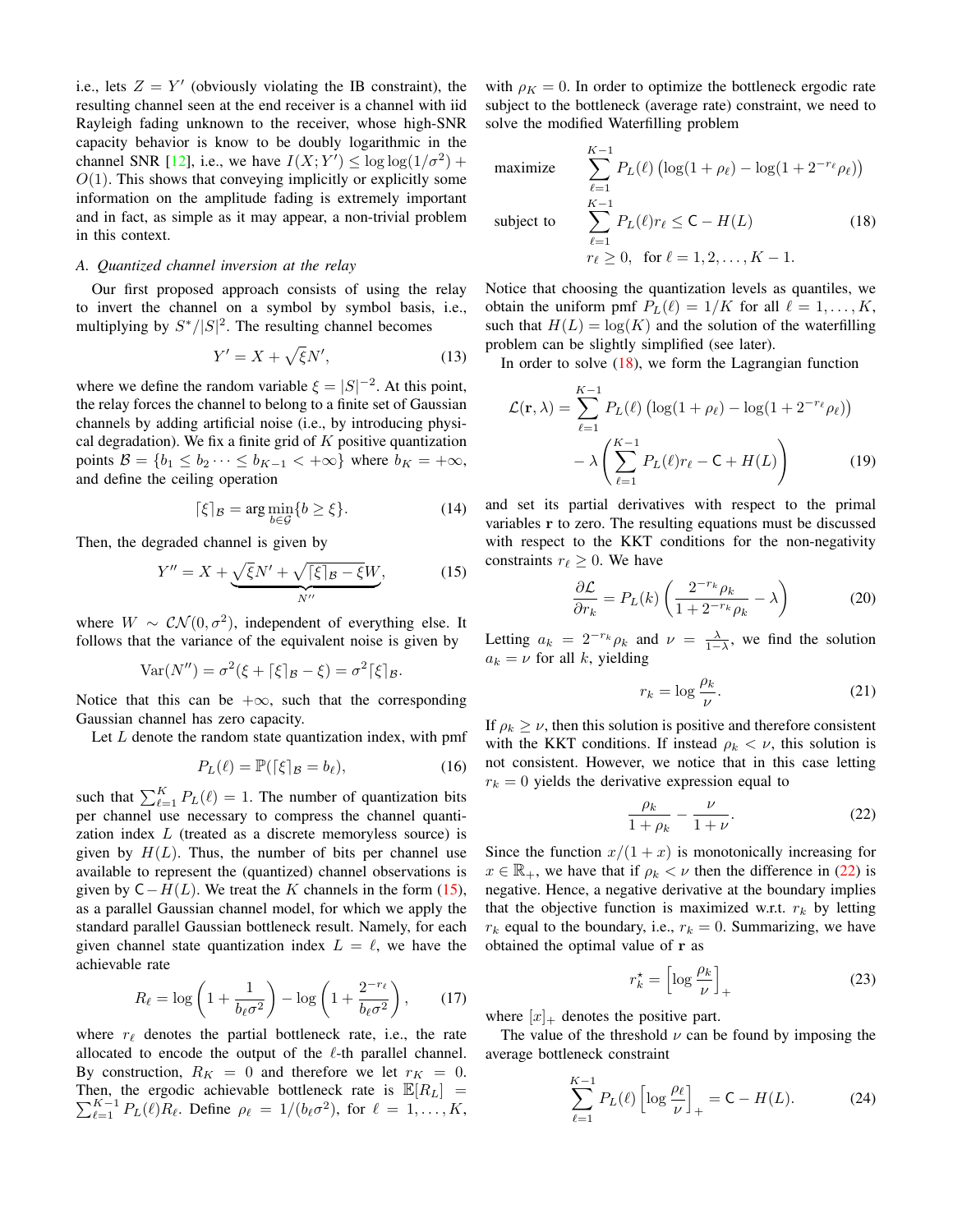This can be solved using a bisection line search method with respect to the one-dimensional parameter  $\nu > 0$ . In the special case of uniform probabilities  $P_L(\ell) = 1/K$ , the line search can be avoided and the solution can be found in a finite number of steps as follows. Without loss of generality, sort the values  $\{\rho_{\ell}\}\$ in non-increasing order. Then, there is some integer  $1 \leq$  $k \leq K - 1$  for which

<span id="page-3-0"></span>
$$
\sum_{\ell=1}^{k} \log \frac{\rho_{\ell}}{\nu} = K(C - \log K),\tag{25}
$$

and

<span id="page-3-1"></span>
$$
\rho_{k+1} \le \nu,\tag{26}
$$

(counting  $r_K = 0$ ), such that

<span id="page-3-2"></span>
$$
\log \nu = \frac{1}{k} \sum_{\ell=1}^{k} \log \rho_{\ell} - \frac{K(\mathsf{C} - \log K)}{k}.
$$
 (27)

From the strict convexity of the problem and the uniqueness/existence of the solution, we have that such index  $k$  must exist and it is unique. Hence, we have just to test the above condition (for sorted values  $\{\rho_{\ell}\}\)$ , for  $k = 1, 2, 3, \ldots$  till the conditions  $(25)$  and  $(26)$ , with  $(27)$ , are satisfied.

Replacing back the solution into the objective function in [\(18\)](#page-2-1), we find the achievable bottleneck rate as

$$
R^{q-ch - inv}(C, K) = \sum_{\ell=1}^{K-1} P_L(\ell) [\log(1 + \rho_\ell) - \log(1 + \nu)]_+.
$$
 (28)

## *B. Quantization of the MMSE estimate at the relay*

Our second achievable scheme works as follows: the relay produces the MMSE estimate of X given  $(Y, S)$  and simply source-encode such estimate  $\hat{X}$ . We let

$$
\widehat{X} = \mathbb{E}[X|Y, S] \tag{29}
$$

and treat  $\hat{X}$  as the new relay observation. At this point, we consider the modified problem

<span id="page-3-4"></span>
$$
\text{maximize} \qquad I(X; Z) \tag{30a}
$$

subject to 
$$
I(X; Z) \leq C.
$$
 (30b)

which falls into the "classical" bottleneck class of problems since  $X \to \widehat{X} \to Z$ .

In the case at hand, using  $X \sim \mathcal{CN}(0,1)$  and  $N \sim$  $\mathcal{CN}(0, \sigma^2)$  yields explicitly

<span id="page-3-3"></span>
$$
\widehat{X} = \frac{S^*}{\sigma^2 + |S|^2} Y = \frac{|S|^2}{\sigma^2 + |S|^2} X + \frac{S^*}{\sigma^2 + |S|^2} N. \tag{31}
$$

Notice that  $\widehat{X}$  is conditionally Gaussian given S, but it is non-Gaussian when removing such conditioning.

Then, we consider the source coding problem at the relay, where the relay encodes blocks of the estimated signal  $\overline{X}$ given in  $(31)$ . Letting Z denote the representation variable for this quantization problem, standard rate-distortion theory yields that for any conditional distribution  $P_{Z|\hat{X}}$  the following rate-distortion pair is achievable:

$$
R = I(\widehat{X}; Z), \quad D = \mathbb{E}[|\widehat{X} - Z|^2]. \tag{32}
$$

We choose  $P_{Z|\hat{X}}$  to be a conditional Gaussian distribution, i.e., we let

<span id="page-3-5"></span>
$$
Z = \hat{X} + Q,\tag{33}
$$

where  $Q \sim \mathcal{CN}(0, D)$  is independent of anything else (following the random coding argument, this means that we use  $P_Z$ , i.e., the marginal of  $P_{Z|\hat{X}}P_{\hat{X}}$  to generate a codebook ensemble of codes of length n and  $2^{nR}$  points).

Now, using the fact that Gaussian input maximizes the mutual information for a Gaussian additive noise channel, we have the upper bound

$$
I(\widehat{X};Z) \le I(\widehat{X}_g;Z) = \log\left(1 + \frac{\mathbb{E}[|\widehat{X}|^2]}{D}\right),\qquad(34)
$$

where  $X_q$  denotes a Gaussian zero-mean circularly symmetric random variable with the same second moment of X. It follows that imposing  $\log \left(1 + \frac{\mathbb{E}[\hat{X}]^2]}{D}\right)$  $\left(\frac{|\widehat{X}|^2}{D}\right)$  = C automatically satisfies the bottleneck constraint in  $(30b)$ . This yields the quantization noise variance

$$
D = \frac{\mathbb{E}[|\hat{X}|^2]}{2^{\mathsf{C}} - 1}.
$$
 (35)

The last step consists of evaluating the resulting achievable bottleneck rate, i.e., the mutual information  $I(X;Z)$ . We write

$$
I(X;Z) = I(X,S;Z) - I(S;Z|X).
$$
 (36)

Noticing that

$$
I(X,S;Z)\geq I(X;Z|S)=h(Z|S)-h(Z|X,S),
$$

we obtain the lower bound

$$
I(X;Z) \ge I(X;Z|S) - I(S;Z|X) = h(Z|S) - h(Z|X).
$$
\n(37)

The conditional differential entropy  $h(Z|S)$  is obtained exactly from  $(33)$  since by conditioning on S this is just a simple Gaussian additive noise channel. Therefore,

$$
h(Z|S) = \mathbb{E}\left[\log\left(\pi e \left(\frac{|S|^2}{\sigma^2 + |S|^2} + D\right)\right)\right].\tag{38}
$$

In order to evaluate the term  $h(Z|X)$ , we can write an upper bound by replacing Z with a conditionally Gaussian  $Z_g$  given  $X$  with the same conditional variance of  $Z$ . Namely, we have

$$
h(Z|X) \leq h(Z_g|X) = \mathbb{E}\left[\log\left(\pi e \text{Var}(Z|X)\right)\right]. \tag{39}
$$

From [\(33\)](#page-3-5), defining for simplicity of notation the random variable  $U = \frac{|S|^2}{\sigma^2 + |S|}$  $\frac{|\mathcal{S}|}{\sigma^2 + |\mathcal{S}|^2}$ , we have

$$
\text{Var}(Z|X) = \text{Var}(U)|X|^2 + \mathbb{E}\left[\frac{U\sigma^2}{\sigma^2 + |S|^2}\right] + D. \tag{40}
$$

Putting all together, we find the achievable bottleneck rate as

$$
R^{q-\text{mmse}}(\mathsf{C}) = \mathbb{E}\left[\log\left(U+D\right)\right]
$$

$$
-\mathbb{E}\left[\log\left(\text{Var}(U)|X|^2 + \mathbb{E}\left[\frac{U\sigma^2}{\sigma^2+|S|^2}\right] + D\right)\right]
$$
(41)